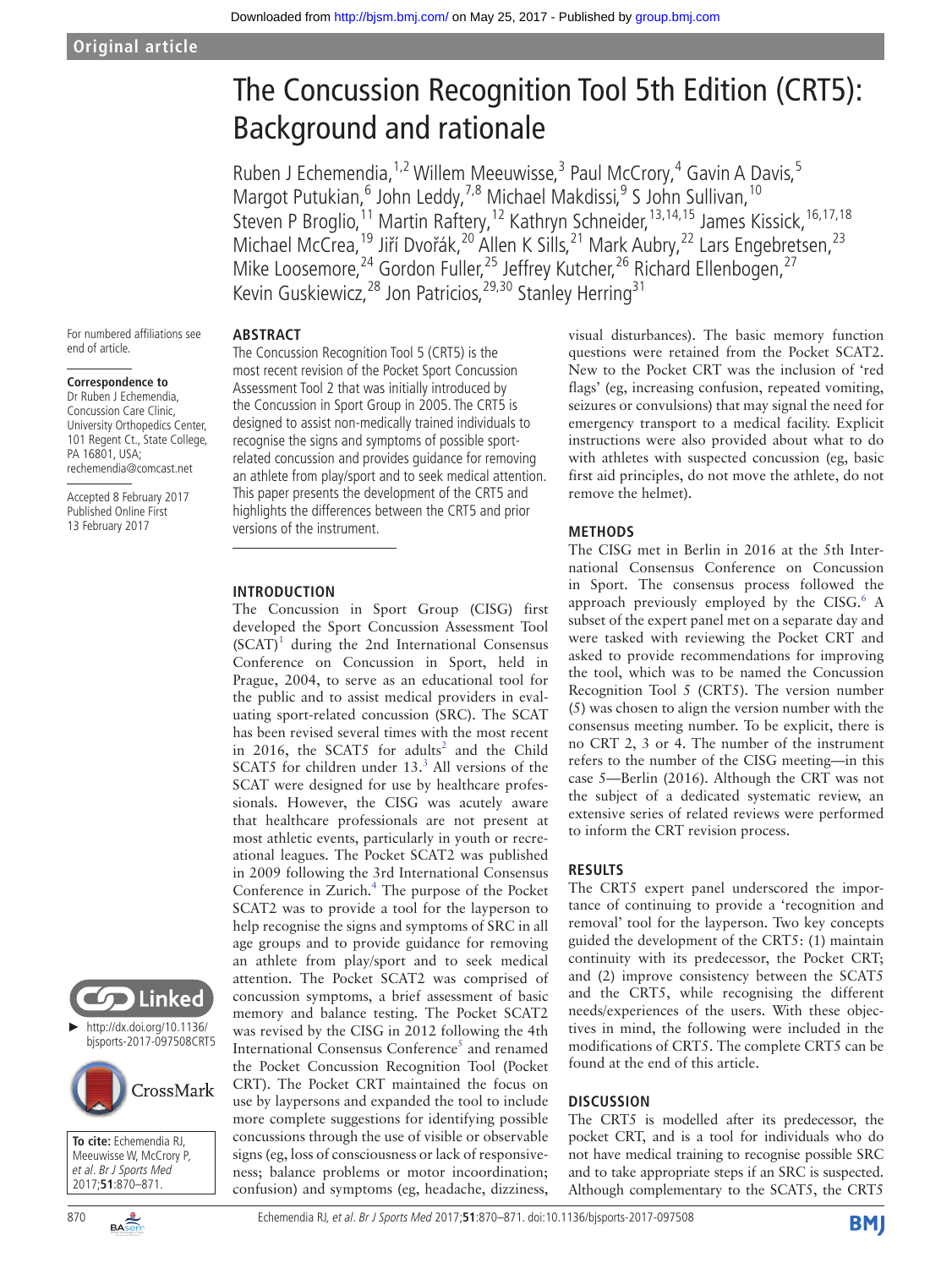# **Original article**

# **Box 1 CRT5 Modifications**

- ► A greater emphasis on the goals of the CRT5: Recognise and Remove.
- An expressed statement that the CRT5 is not to be used to diagnose concussion.
- $\triangleright$  An expansion of the Red Flags section including emphasis on calling an ambulance.
- ► Instruction that the presence of any red flag requires immediate medical attention.
- ► Clarification that if no red flags are present, continued use of the tool is warranted.
- A list of visible signs and symptoms of concussion that is consistent with the SCAT5.
- ► A list of symptoms divided into different types (eg, somatic, cognitive, emotional) to facilitate identification of possible concussion, and language appropriate for both adults and children.
- ► Change from Memory Function to 'Awareness' questions with instructions that the questions should only be used in athletes more than 12 years of age.
- ► Emphasis added on explicit instruction that any athlete suspected of concussion should be immediately removed from play and should not return to activity until assessed medically.
- Cautions issued regarding acute management and restrictions on behaviours (eg, drinking alcohol, driving, use of drugs).

serves a different purpose and is not to be used in the medical diagnosis of concussion. Rather, it is to be used by laypeople as guide in the recognition of signs and symptoms of possible concussion and to assist with transferring such athletes to an appropriate health professional. Very little research has been conducted on the utility or efficacy of these tools in improving the detection and management of SRC. It is our goal to widely disseminate the CRT5 in multiple languages and we hope that research groups embrace the task of assessing the utility of this tool.

#### **Author affiliations**

<sup>1</sup>Department of Concussion Care Clinic, University Orthopedics Center, State College, Pennsylvania, USA

<sup>2</sup>University of Missouri-Kansas City, Missouri, USA

<sup>3</sup>Sports Injury Prevention Research Centre, Faculty of Kinesiology, University of Calgary, Calgary, Canada

<sup>4</sup>The Florey Institute of Neuroscience and Mental Health, University of Melbourne, Heidelberg, Australia

<sup>5</sup>Murdoch Children's Research Institute and Florey Institute of Neuroscience and Mental Health, Melbourne, Australia

6 Department of Athletic Medicine, Princeton University, Princeton, USA

<sup>7</sup>UBMD Orthopaedics and Sports Medicine, University at Buffalo Concussion Management Clinic, Buffalo, New York, USA

8 Department of Orthopaedics, SUNY Buffalo, Buffalo, New York, USA <sup>9</sup>The Florey Institute of Neuroscience and Mental Health, Melbourne, Australia <sup>10</sup>School of Physiotherapy, University of Otago, Dunedin, New Zealand <sup>11</sup>NeuroTrauma Research Laboratory, University of Michigan, Ann Arbor, Michigan,

USA

<sup>12</sup>World Rugby, Dublin, Ireland

13Centre Faculty of Kinesiology, Sport Injury Prevention Research, Calgary, Alberta, Canada

<sup>14</sup>Cumming School of Medicine, Alberta Children's Hospital Research Institute for Child and Maternal Health, Calgary, Alberta, Canada

<sup>15</sup>Hotchkiss Brain Institute, University of Calgary, Calgary, Alberta, Canada <sup>16</sup>Carleton University Sport Medicine Clinic, Ottawa, Canada

<sup>17</sup>Department of Family Medicine, University of Ottawa, Ottawa, Canada

<sup>18</sup>International Paralympic Committee Medical Committee, Ottawa, Canada <sup>19</sup>Department of Neurosurgery, Medical College of Wisconsin, Milwaukee, Wisconsin, USA

<sup>20</sup>Neurology Department, Schulthess Clinic, Zurich, Switzerland

21Department of Neurosurgery, Vanderbilt University, Franklin, Tennessee, USA <sup>22</sup>International Ice Hockey Federation, Zurich, Switzerland

<sup>23</sup>Medical and Scientific Department, Oslo University Hospital, Oslo, Norway

<sup>24</sup>Institute of Sport Exercise and Health, University College Hospital, London, UK <sup>25</sup>Centre for Urgent and Emergency Care Research, University of Sheffield, Sheffield, South Yorkshire, UK

<sup>26</sup>The Sports Neurology Clinic, Brighton, Michigan, USA

<sup>27</sup>Department of Neurological Surgery, University of Washington, Seattle, Washington, USA

28Sports Medicine Research Laboratory, University of North Carolina at Chapel Hill, Chapel Hill, North Carolina, USA

<sup>29</sup>Faculty of Health Sciences, University of Pretoria, Pretoria, Johannesburg, South Africa

<sup>30</sup>Department of Emergency Medicine, University of the Witwatersrand, Johannesburg, South Africa

<sup>31</sup>Departments of Rehabilitation Medicine, Orthopaedics and Sports Medicine, and Neurological Surgery, Seattle, Washington, USA

**Competing interests** For full author disclosures and competing interests see the online supplementary folder ICMJE forms on the BJSM website (http://dx.doi.org/ 10.1136/bjsports-2017-097508).

**Provenance and peer review** Not commissioned; internally peer reviewed.

© Article author(s) (or their employer(s) unless otherwise stated in the text of the article) 2017. All rights reserved. No commercial use is permitted unless otherwise expressly granted.

#### **References**

- <span id="page-1-0"></span>1 McCrory P, Johnston K, Meeuwisse W, et al. Summary and agreement statement of the second international conference on concussion in sport, Prague 2004. [Phys](http://dx.doi.org/10.3810/psm.2005.04.76)  [Sportsmed](http://dx.doi.org/10.3810/psm.2005.04.76) 2005;33:29–44.
- <span id="page-1-1"></span>2 Echemendia R, Meeuwisse W, McCrory P, et al. The Sport Concussion Assessment Tool 5th Edition (SCAT5). British Journal of Sports Medicine, 2017.
- <span id="page-1-2"></span>3 Davis GA, Purcell L, Schneider K. The Child Sport Concussion Assessment Tool 5th Edition (Child-SCAT5). British Journal of Sports Medicine 2017.
- <span id="page-1-3"></span>4 McCrory P, Meeuwisse W, Johnston K, et al. Consensus statement on concussion in sport—the third international conference on concussion in sport held in Zurich, November 2008. [Phys Sportsmed](http://dx.doi.org/10.3810/psm.2009.06.1721) 2009;37:141–59.
- <span id="page-1-4"></span>5 McCrory P, Meeuwisse W, Aubry M, et al. Consensus statement on concussion in sport—the 4th international conference on concussion in sport held in Zurich, November 2012. [J Sci Med Sport](http://dx.doi.org/10.1016/j.jsams.2013.02.009) 2013;16:178–89.
- <span id="page-1-5"></span>6 McCrory P, Meeuwisse W, Aubry M, et al. Consensus statement on concussion in sport—the 4th international conference on concussion in sport held in Zurich, November 2012. [Phys Ther Sport](http://dx.doi.org/10.1016/j.ptsp.2013.03.002) 2013;14:e1–e13.